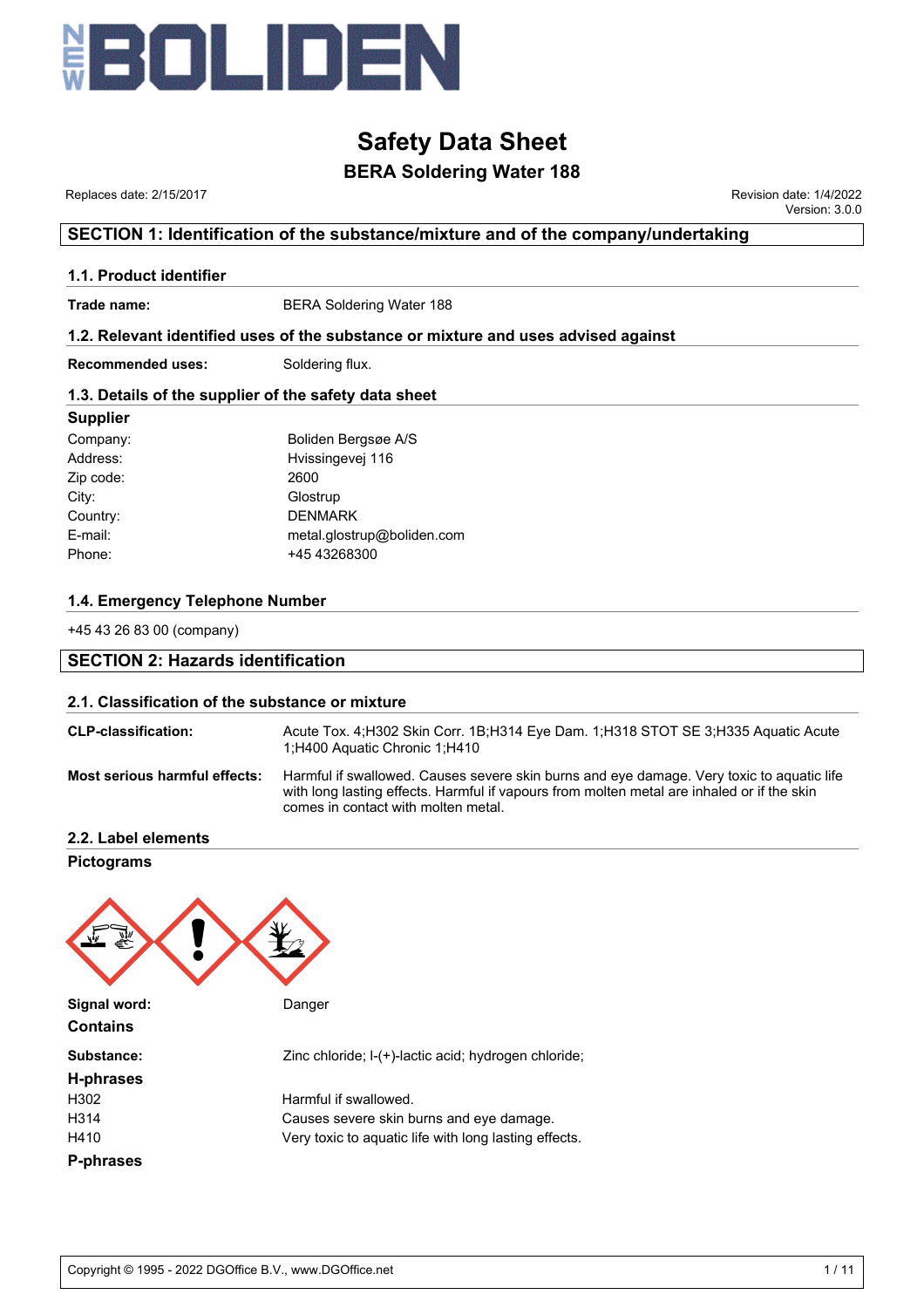

 Replaces date: 2/15/2017 Revision date: 1/4/2022 Version: 3.0.0

| P273                            | Avoid release to the environment.                                                                                                   |
|---------------------------------|-------------------------------------------------------------------------------------------------------------------------------------|
| P280                            | Wear protective gloves/eye protection.                                                                                              |
| P301+310                        | IF SWALLOWED: Immediately call a POISON CENTER/doctor.                                                                              |
| P303+361+353                    | IF ON SKIN (or hair): Take off immediately all contaminated clothing. Rinse skin with water<br>[or shower].                         |
| P305+351+338                    | IF IN EYES: Rinse cautiously with water for several minutes. Remove contact lenses, if<br>present and easy to do. Continue rinsing. |
| P310                            | Immediately call a POISON CENTER/doctor.                                                                                            |
| P <sub>501</sub>                | Dispose of contents/container in accordance with local regulation.                                                                  |
| <b>Supplemental information</b> |                                                                                                                                     |
| <b>EUH071</b>                   | Corrosive to the respiratory tract.                                                                                                 |
|                                 |                                                                                                                                     |

#### **2.3. Other hazards**

The product does not contain any PBT or vPvB substances.

### **SECTION 3: Composition/information on ingredients**

#### **3.2. Mixtures**

| Substance          | CAS No./ EC No./<br>REACH Reg. No.               | Concentration | <b>Notes</b> | CLP-classification                                                                                                        |
|--------------------|--------------------------------------------------|---------------|--------------|---------------------------------------------------------------------------------------------------------------------------|
| Zinc chloride      | 7646-85-7<br>231-592-0<br>01-2119472431-44-xxxx  | 30 - 40%      |              | Acute Tox. 4;H302<br>Skin Corr. 1B;H314<br>Aquatic Acute 1;H400<br>Aquatic Chronic 1;H410<br>$C \ge 5\%$ : STOT SE 3;H335 |
| II-(+)-lactic acid | 79-33-4<br>201-196-2<br>01-2119474164-39-xxxx    | 25 - 30%      |              | Skin Irrit. 2;H315<br>Eye Dam. 1;H318                                                                                     |
| hydrogen chloride  | 7647-01-0<br>231-595-7<br>01-2119484862-27-xxxx  | $< 3\%$       |              | Skin Corr. 1A;H314<br>Acute Tox. 3;H331                                                                                   |
| Ammonium chloride  | 12125-02-9<br>235-186-4<br>01-2119487950-27-xxxx | $< 2.5\%$     |              | Acute Tox. 4; H302<br>Eye Irrit. 2;H319                                                                                   |

Please see section 16 for the full text of H- / EUH-phrases..

### **SECTION 4: First aid measures**

#### **4.1. Description of first aid measures**

| Inhalation:          | Seek fresh air. Seek medical advice in case of persistent discomfort.                                                                                                                                          |
|----------------------|----------------------------------------------------------------------------------------------------------------------------------------------------------------------------------------------------------------|
| Ingestion:           | Wash out mouth thoroughly and drink 1-2 glasses of water in small sips. Do not induce<br>vomiting. Seek medical advice immediately.                                                                            |
| <b>Skin contact:</b> | Immediately remove contaminated clothing. Wash the skin thoroughly with water and<br>continue washing for a long time. Seek medical advice immediately.                                                        |
| Eye contact:         | Open eye wide, remove any contact lenses and flush immediately with water (preferably<br>using eye wash equipment). Seek medical advice immediately. Continue flushing until<br>medical attention is obtained. |
| General:             | When obtaining medical advice, show the safety data sheet or label.                                                                                                                                            |
|                      | 4.2. Most important symptoms and effects, both acute and delayed                                                                                                                                               |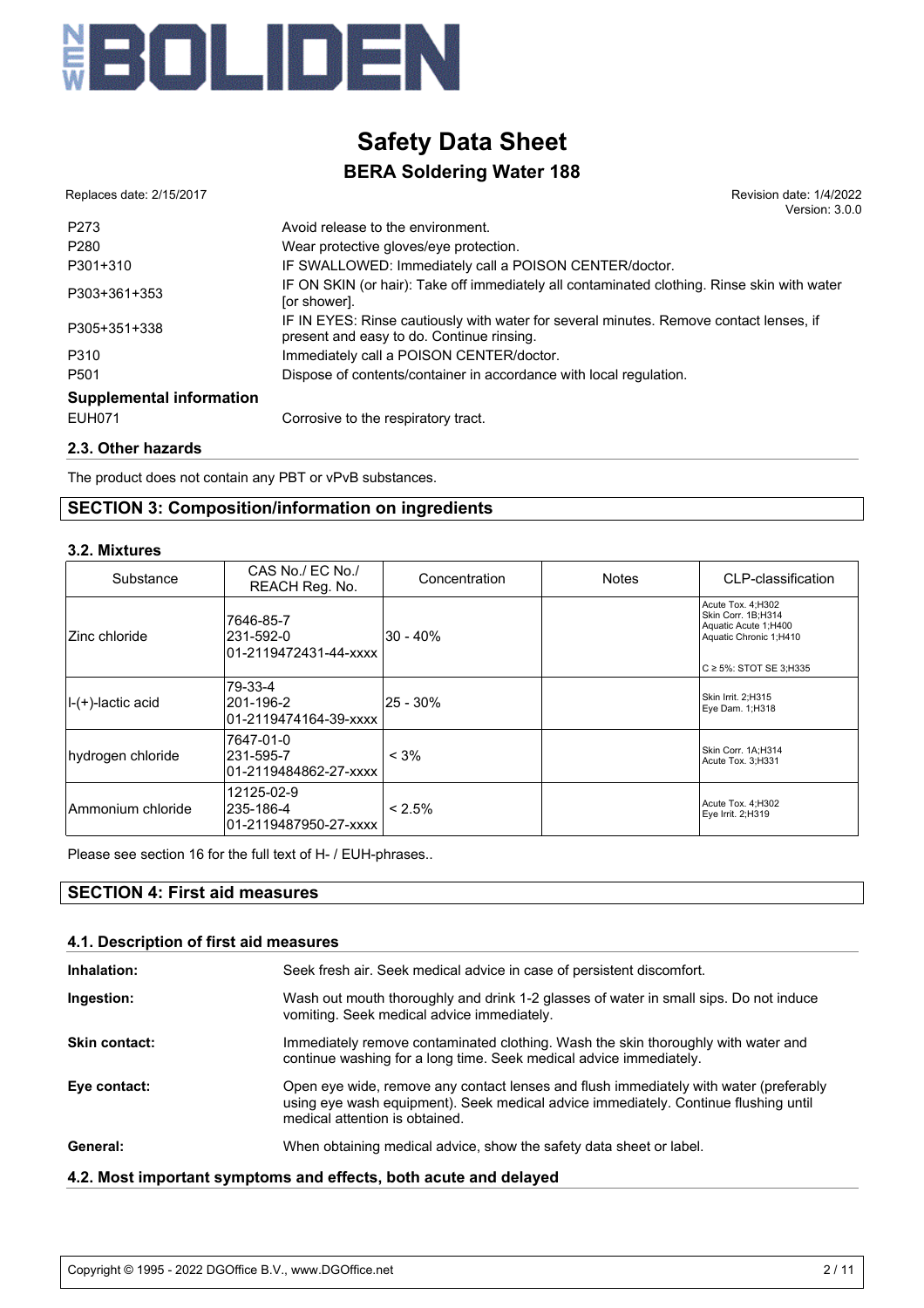

Replaces date: 2/15/2017 **Replaces** date: 1/4/2022

Version: 3.0.0

Harmful if swallowed. Ingestion may cause caustic burning in mouth, aesophagus and stomach. Pains in mouth, throat and stomach. Difficulty swallowing, feeling unwell and vomiting of blood. Brown spots and burns may appear in and around the mouth. Has a caustic burning effect and causes burning pain, reddening, blistering and burning sores if it comes in contact with skin. Eye contact may result in deep caustic burns, pain, tearing and cramping of the eyelids. Risk of serious eye injury and loss of sight. Inhalation is irritating to the upper airways. Harmful if vapours from molten metal are inhaled or if the skin comes in contact with molten metal.

#### **4.3. Indication of any immediate medical attention and special treatment needed**

Treat symptoms. No special immediate treatment required.

#### **SECTION 5: Firefighting measures**

#### **5.1. Extinguishing media**

| Suitable extinguishing media:      | Extinguish with powder, foam, carbon dioxide or water mist. Use water or water mist to cool<br>non-ignited stock. |
|------------------------------------|-------------------------------------------------------------------------------------------------------------------|
| Unsuitable extinguishing<br>media: | Do not use water stream, as it may spread the fire.                                                               |

#### **5.2. Special hazards arising from the substance or mixture**

The product is not directly flammable. Avoid inhalation of vapour and fumes - seek fresh air. Product decomposes in fire conditions or when heated to high temperatures, and inflammable and toxic gases may be released.

#### **5.3. Advice for firefighters**

Move containers from danger area if it can be done without risk. Avoid inhalation of vapour and flue gases - seek fresh air. Wear Self-Contained Breathing Apparatus (SCBA) with a chemical protection suit. Extinguishing water which has been in contact with the product may be corrosive.

#### **SECTION 6: Accidental release measures**

#### **6.1. Personal precautions, protective equipment and emergency procedures**

**For non-emergency personnel:** In case of insufficient ventilation, wear respiratory protective equipment. Wear safety goggles/face protection. Wear gloves. Stay upwind/keep distance from source. Stop leak if this can be done without risk.

**For emergency responders:** In addition to the above: Chemical protective suit equivalent to EN 943-2 is recommended.

#### **6.2. Environmental precautions**

Prevent spillage from entering drains and/or surface water.

#### **6.3. Methods and material for containment and cleaning up**

Contain and absorb spill with sand or other absorbent material and transfer to suitable waste containers. Wipe up minor spills with a cloth. Caution! Causes burns.

#### **6.4. Reference to other sections**

See section 8 for type of protective equipment. See section 13 for instructions on disposal.

#### **SECTION 7: Handling and storage**

#### **7.1. Precautions for safe handling**

Running water and eye wash equipment must be available. Wash hands before breaks, before using restroom facilities, and at the end of work. Work under effective process ventilation (e.g. local exhaust ventilation).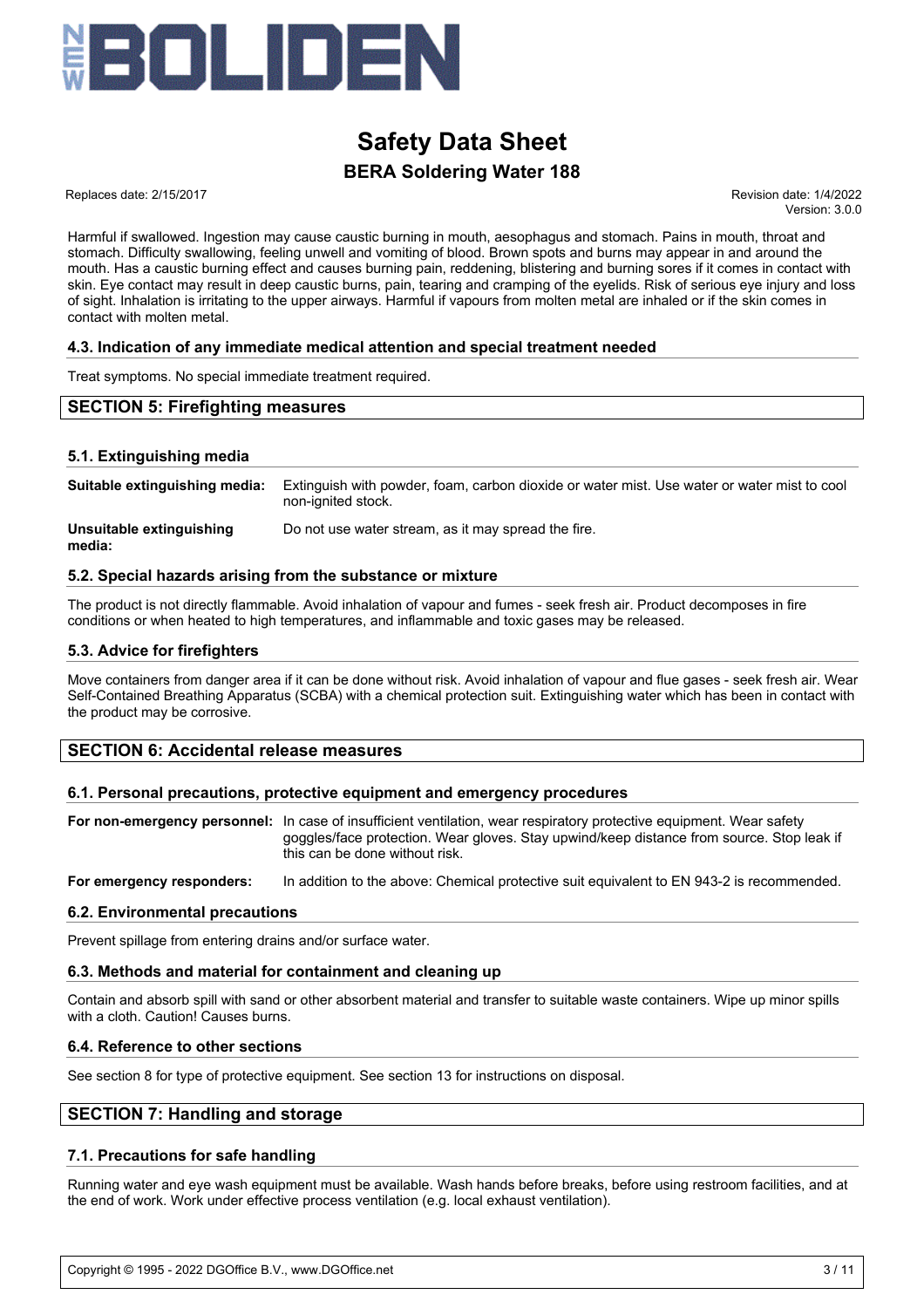

 Replaces date: 2/15/2017 Revision date: 1/4/2022 Version: 3.0.0

#### **7.2. Conditions for safe storage, including any incompatibilities**

Store safely, out of reach of children and away from food, animal feeding stuffs, medicines, etc. Store in a dry, cool, wellventilated area. Keep in tightly closed original packaging.

#### **7.3. Specific end use(s)**

None.

#### **SECTION 8: Exposure controls/personal protection**

#### **8.1. Control parameters**

|                      | <b>Occupational exposure limit</b> |     |                   |           |          |                |
|----------------------|------------------------------------|-----|-------------------|-----------|----------|----------------|
| Substance<br>name    | Time period                        | ppm | mq/m <sup>3</sup> | fiber/cm3 | Comments | <b>Remarks</b> |
| hydrogen<br>chloride | l8h                                |     | 8                 |           |          |                |
| hydrogen<br>chloride | 15 <sub>m</sub>                    | 10  | 15                |           |          |                |

**Measuring methods:** Compliance with occupational exposure limits may be checked by occupational hygiene measurements.

**Legal basis:** Commission Directive 2000/39/EC (Occupational Exposure Limits) as subsequently amended. Last amended by Commission Directive 2017/164/EU. Directive 2004/37/EC (Exposure to carcinogens or mutagens at work) as subsequently amended. Last amended by Directive 2019/983/EU.

#### **PNEC**

| $ I-(+)$ -lactic acid, cas-no 79-33-4                            |                     |                   |                             |             |
|------------------------------------------------------------------|---------------------|-------------------|-----------------------------|-------------|
| Exposure                                                         | Value               | Assessment Factor | <b>Extrapolation Method</b> | <b>Note</b> |
| PNEC aqua (freshwater) 0,036 mg/l                                |                     |                   |                             |             |
| <b>PNEC</b> aqua (marine<br>water)                               | $ 0.036 \text{ m}q$ |                   |                             |             |
| $ PNEC \text{ aqua}$ (intermittent $ _{0,045}$ mg/l<br>releases) |                     |                   |                             |             |
| PNEC STP (wastewater- 0,036 mg/l<br>treatment facilities)        |                     |                   |                             |             |

#### **DNEL - workers**

| $ I-(+)$ -lactic acid, cas-no 79-33-4                                              |                     |                   |                 |                          |      |
|------------------------------------------------------------------------------------|---------------------|-------------------|-----------------|--------------------------|------|
| Exposure                                                                           | Value               | Assessment Factor | Dose Descriptor | Main Impact<br>Parameter | Note |
| <b>Inhalation DNEL</b><br>(acute/short-term<br>exposure - local<br>leftects)       | $15 \text{ mg/m}^3$ |                   |                 |                          |      |
| Inhalation DNEL<br>(long-term exposure $ 8 \text{ mg/m}^3 $<br>- systemic effects) |                     |                   |                 |                          |      |

#### **8.2. Exposure controls**

**Appropriate engineering controls:** Wear the personal protective equipment specified below.

Personal protective equipment, Wear safety goggles/face protection. Eye protection must conform to EN 166. **eye/face protection:**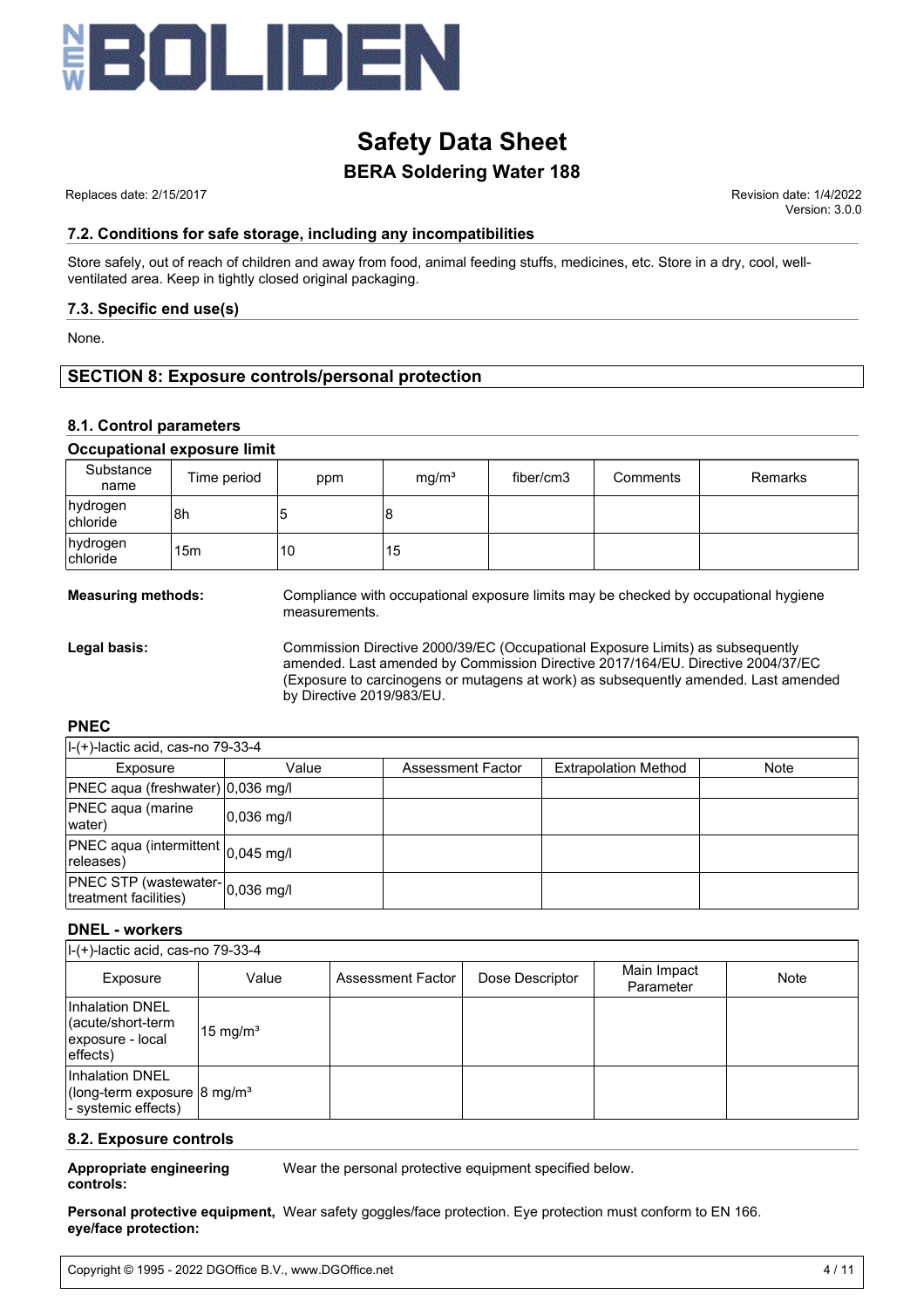

## **BERA Soldering Water 188**

Replaces date: 2/15/2017 **Replaces** date: 2/15/2017 Version: 3.0.0

| hand protection:                                          | <b>Personal protective equipment.</b> Wear gloves. Type of material: Plastic/ Rubber. Breakthrough time has not been<br>determined for the product. Change gloves often. Gloves must conform to EN 374.<br>The suitability and durability of a glove is dependant on usage, e.g. frequency and duration<br>of contact, glove material thickness, functionality and chemical resistance. Always seek<br>advice from the glove supplier. |
|-----------------------------------------------------------|----------------------------------------------------------------------------------------------------------------------------------------------------------------------------------------------------------------------------------------------------------------------------------------------------------------------------------------------------------------------------------------------------------------------------------------|
| Personal protective equipment,<br>respiratory protection: | When heating/using the product without process ventilation, you must use respiratory<br>equipment with B/P3 filter. Respiratory protection must conform to one of the following<br>standards: EN 136/140/145.                                                                                                                                                                                                                          |
| <b>Environmental exposure</b><br>controls:                | Ensure compliance with local regulations for emissions.                                                                                                                                                                                                                                                                                                                                                                                |

#### **SECTION 9: Physical and chemical properties**

#### **9.1. Information on basic physical and chemical properties**

| Parameter                               | Value/unit              |         |  |  |
|-----------------------------------------|-------------------------|---------|--|--|
| <b>State</b>                            | Liquid                  |         |  |  |
| Colour                                  | Yellowish               |         |  |  |
| Odour                                   | Odourless               |         |  |  |
| Solubility                              | Miscible                |         |  |  |
| Parameter                               | Value/unit              | Remarks |  |  |
| Odour threshold                         | No data                 |         |  |  |
| Melting point                           | No data                 |         |  |  |
| Freezing point                          | No data                 |         |  |  |
| Initial boiling point and boiling range | No data                 |         |  |  |
| Flammability (solid, gas)               | No data                 |         |  |  |
| <b>Flammability limits</b>              | No data                 |         |  |  |
| <b>Explosion limits</b>                 | No data                 |         |  |  |
| <b>Flash Point</b>                      | No data                 |         |  |  |
| Auto-ignition temperature               | No data                 |         |  |  |
| Decomposition temperature               | No data                 |         |  |  |
| pH (solution for use)                   | No data                 |         |  |  |
| pH (concentrate)                        | No data                 |         |  |  |
| Kinematic viscosity                     | No data                 |         |  |  |
| Viscosity                               | No data                 |         |  |  |
| Partition coefficient n-octonol/water   | No data                 |         |  |  |
| Vapour pressure                         | No data                 |         |  |  |
| Density                                 | No data                 |         |  |  |
| Relative density                        | $1.4$ g/cm <sup>3</sup> |         |  |  |
| Vapour density                          | No data                 |         |  |  |
| Relative density (sat. air)             | No data                 |         |  |  |
| Particle characteristics                | No data                 |         |  |  |

### **9.2. Other information**

**Other Information:** None.

#### **SECTION 10: Stability and reactivity**

#### **10.1. Reactivity**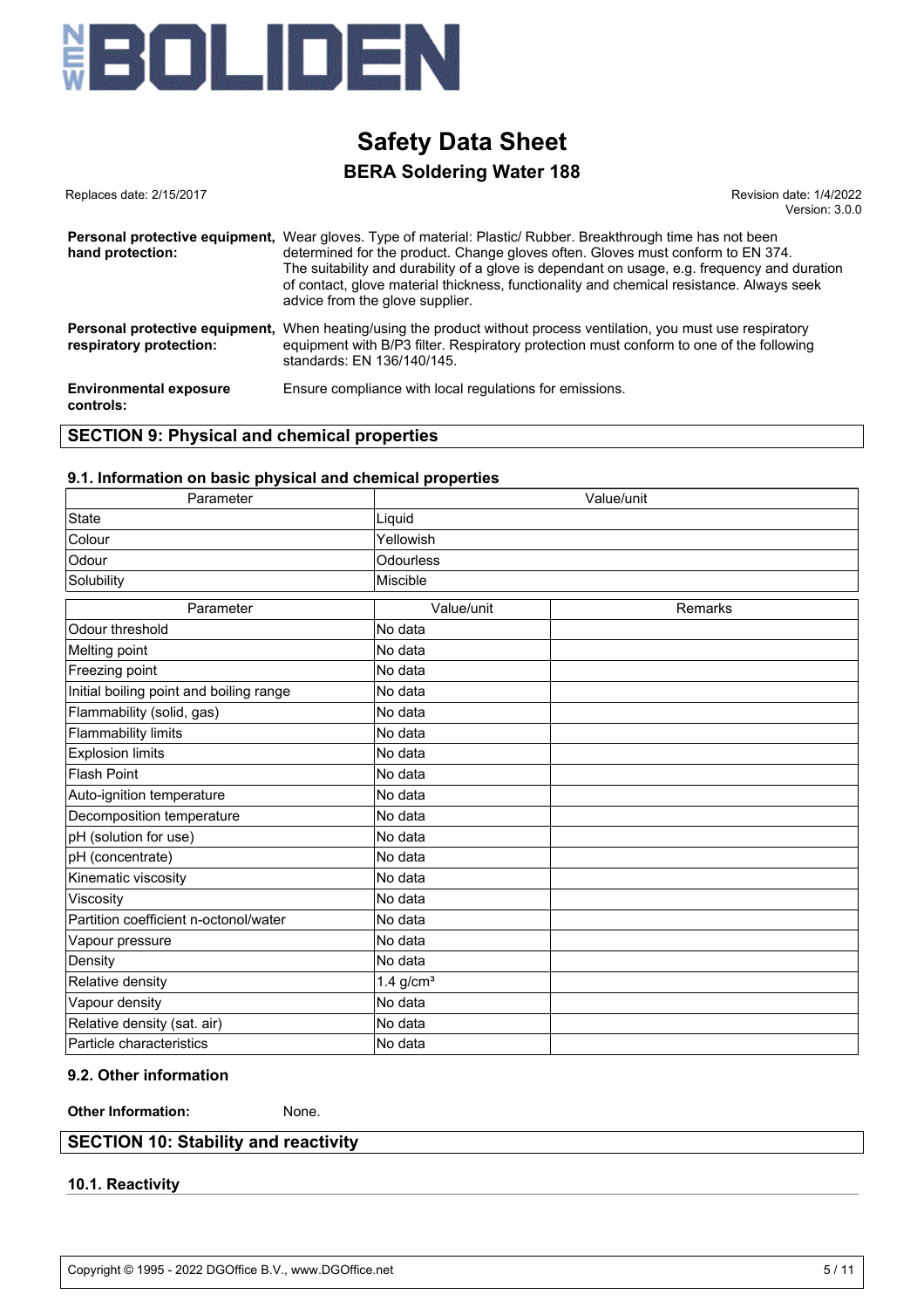

## **BERA Soldering Water 188**

Not reactive.

#### **10.2. Chemical stability**

The product is stable when used in accordance with the supplier's directions.

#### **10.3. Possibility of hazardous reactions**

None known.

#### **10.4. Conditions to avoid**

None known.

#### **10.5. Incompatible materials**

None known.

#### **10.6. Hazardous decomposition products**

Chlorine/ zinc oxide

#### **SECTION 11: Toxicological information**

#### **11.1. Information on hazard classes as defined in Regulation (EC) No 1272/2008**

#### **Acute toxicity - oral**

#### **Zinc chloride, cas-no 7646-85-7**

| Organism    | Test Type                            | Exposure time | Value     | Conclusion | Test method | Source |
|-------------|--------------------------------------|---------------|-----------|------------|-------------|--------|
| <b>IRat</b> | LD50                                 |               | 350mg/kg  |            |             |        |
|             | $I-(+)$ -lactic acid, cas-no 79-33-4 |               |           |            |             |        |
| Organism    | Test Type                            | Exposure time | Value     | Conclusion | Test method | Source |
| <b>IRat</b> | LD50                                 |               | 3730mg/kg |            |             |        |

#### **Ammonium chloride, cas-no 12125-02-9**

| )raanism<br>aanish | vpe<br>es    | time<br>วosure<br>$\overline{\phantom{a}}$ | Value                 | onclusion; | method<br>est | source |
|--------------------|--------------|--------------------------------------------|-----------------------|------------|---------------|--------|
| Rat                | ∟D50<br>$ -$ |                                            | . .a/ko<br>. .<br>. . |            |               |        |

Harmful if swallowed.

#### **Acute toxicity - dermal**

#### **l-(+)-lactic acid, cas-no 79-33-4**

| )raanism | est<br>vpe | Exposure<br>time | Value                           | Conclusion | method<br>es <sup>.</sup> | source |
|----------|------------|------------------|---------------------------------|------------|---------------------------|--------|
| Rabbit   | ∟D50       |                  | nnnn<br>na/ko<br>.JUM<br>w<br>. |            |                           |        |

The product does not have to be classified. Based on existing data, the classification criteria are deemed not to have been met.

**Acute toxicity - inhalation:** The product does not have to be classified. Test data are not available.

#### **Skin corrosion/irritation**

#### **l-(+)-lactic acid, cas-no 79-33-4**

| ⊃rɑanısm | lest<br>vpe | -<br>Exposure<br>time | Value | Conclusion  | $\overline{\phantom{a}}$<br>method<br>est | Source |
|----------|-------------|-----------------------|-------|-------------|-------------------------------------------|--------|
| Rabbit   |             | 24h                   | 00ma  | IIrritatino |                                           |        |

Has a caustic burning effect and causes burning pain, reddening, blistering and burning sores if it comes in contact with skin.

#### **Serious eye damage/eye irritation**

 Replaces date: 2/15/2017 Revision date: 1/4/2022 Version: 3.0.0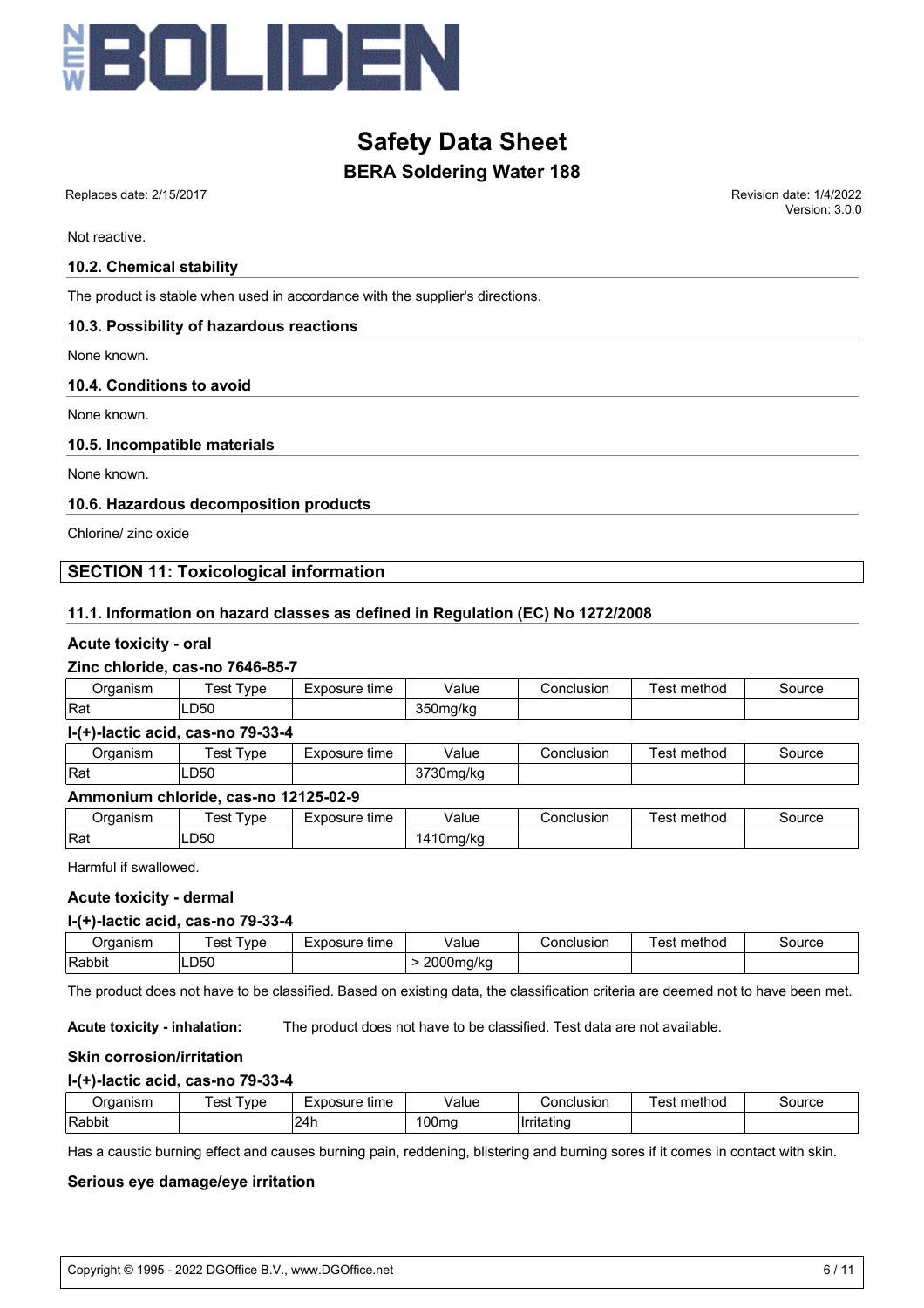

## **BERA Soldering Water 188**

Replaces date: 2/15/2017 **Replaces** date: 2/15/2017

Version: 3.0.0

#### **l-(+)-lactic acid, cas-no 79-33-4**

| ⊃rɑanısm | est<br>vpe | Exposure<br>time | Value        | Conclusion | method<br>$\alpha$<br>ငာ၊ | Source |
|----------|------------|------------------|--------------|------------|---------------------------|--------|
| 'Rabbit  |            |                  | 750µg<br>- ت | Corrosive  |                           |        |

Eye contact may result in deep caustic burns, pain, tearing and cramping of the eyelids. Risk of serious eye injury and loss of sight.

**Respiratory sensitisation or skin sensitisation:** The product does not have to be classified. Test data are not available.

#### **Germ cell mutagenicity**

#### **l-(+)-lactic acid, cas-no 79-33-4**

| Jrganism | Гest Tvpe | Exposure time | Value | Conclusion                         | Test method | Source |
|----------|-----------|---------------|-------|------------------------------------|-------------|--------|
|          |           |               |       | No mutagenic<br>leffects observed. |             |        |

The product does not have to be classified. Based on existing data, the classification criteria are deemed not to have been met.

| <b>Carcinogenic properties:</b>            | The product does not have to be classified. Test data are not available.                                                                                                                                                                                                                                                                         |
|--------------------------------------------|--------------------------------------------------------------------------------------------------------------------------------------------------------------------------------------------------------------------------------------------------------------------------------------------------------------------------------------------------|
| <b>Reproductive toxicity:</b>              | The product does not have to be classified. Test data are not available.                                                                                                                                                                                                                                                                         |
| Single STOT exposure:                      | Inhalation is irritating to the upper airways. Inhalation of smoke from the soldering / welding<br>process may cause irritation to the upper airways. May cause a burning sensation in the<br>nose, mouth and throat, as well as headaches, coughing and discomfort. Test data are not<br>available. The product does not have to be classified. |
| <b>Repeated STOT exposure:</b>             | The product does not have to be classified. Test data are not available. Prolonged<br>inhalation may cause water in the lungs.                                                                                                                                                                                                                   |
| <b>Aspiration hazard:</b>                  | The product does not have to be classified. Test data are not available.                                                                                                                                                                                                                                                                         |
| 11.2. Information on other hazards         |                                                                                                                                                                                                                                                                                                                                                  |
| <b>Endocrine disrupting</b><br>properties: | None known.                                                                                                                                                                                                                                                                                                                                      |
| Other toxicological effects:               | Ingestion may cause caustic burning in mouth, aesophagus and stomach. Pains in mouth,<br>throat and stomach. Difficulty swallowing, feeling unwell and vomiting of blood. Brown<br>spots and burns may appear in and around the mouth.                                                                                                           |

#### **SECTION 12: Ecological information**

#### **12.1. Toxicity**

|                  | Zinc chloride, cas-no 7646-85-7 |               |           |                     |            |             |        |
|------------------|---------------------------------|---------------|-----------|---------------------|------------|-------------|--------|
| Organism         | <b>Species</b>                  | Exposure time | Test Type | Value               | Conclusion | Test method | Source |
| <b>IFish</b>     | Danio rerio                     |               | l96hLC50  | 38 <sub>mg</sub> /l |            |             |        |
| <b>Crustacea</b> | Daphnia<br>magna                |               | 48hEC50   | $0.33$ mg/l         |            |             |        |

#### **l-(+)-lactic acid, cas-no 79-33-4**

| Organism          | <b>Species</b>               | Exposure time | Test Type | Value    | Conclusion | Test method | Source |
|-------------------|------------------------------|---------------|-----------|----------|------------|-------------|--------|
| <b> Fish</b>      | Brachydanio<br>rerio         |               | 96hLC50   | 320mg/l  |            |             |        |
| <b>ICrustacea</b> | Daphnia<br>∣maqna            |               | 48hEC50   | 240mg/l  |            |             |        |
| Algae             | Selenastrum<br>capricornutum |               | 72hEC50   | 3500mg/l |            |             |        |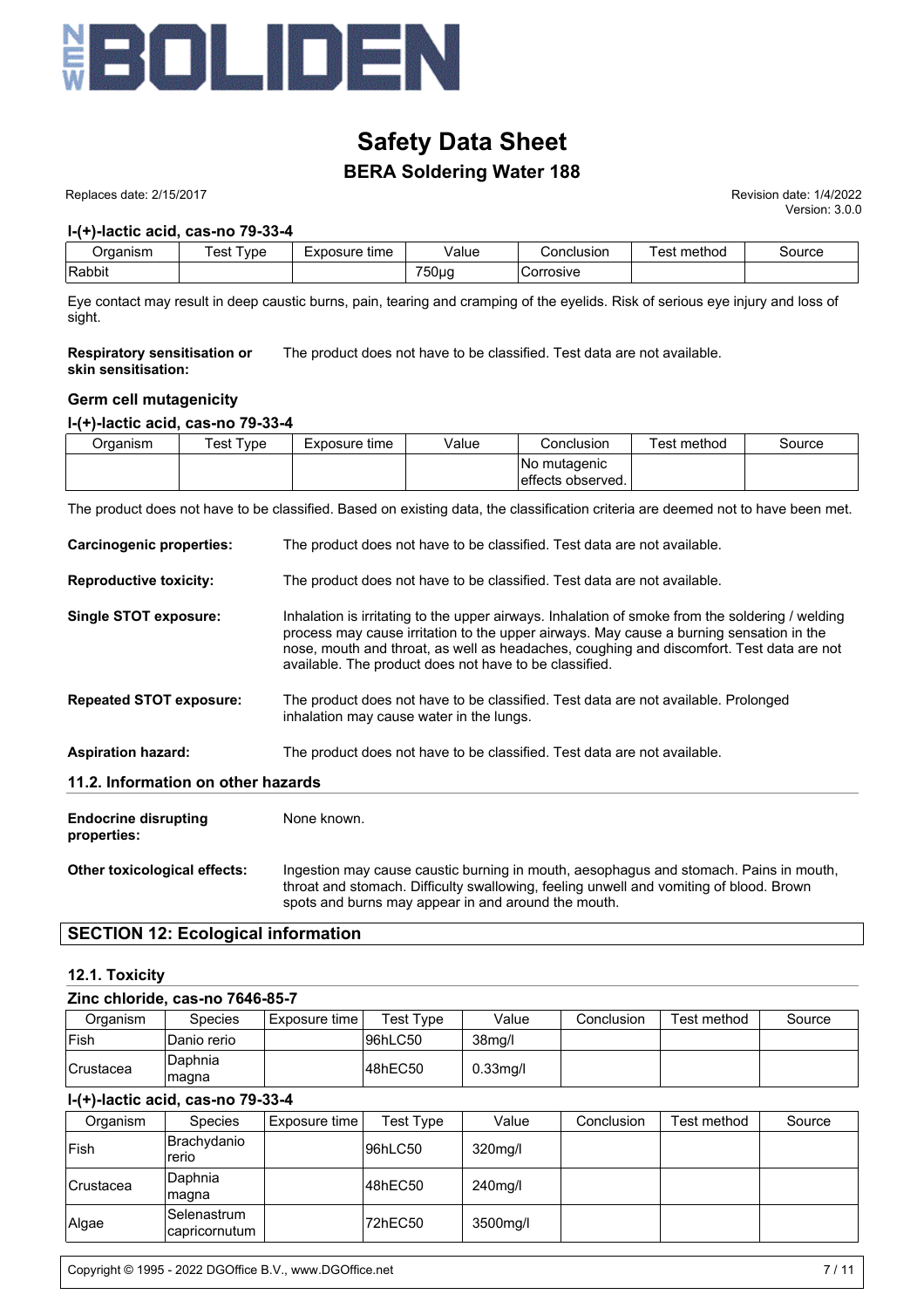

## **BERA Soldering Water 188**

 Replaces date: 2/15/2017 Revision date: 1/4/2022 Version: 3.0.0

#### **Ammonium chloride, cas-no 12125-02-9**

| Organism         | <b>Species</b>     | Exposure time | Test Type | Value       | Conclusion | Test method | Source |
|------------------|--------------------|---------------|-----------|-------------|------------|-------------|--------|
| lFish            | Cyprinus<br>carpio |               | 96hLC50   | 209mg/l     |            |             |        |
| <b>Crustacea</b> | Daphnia pulex      |               | 48hEC50   | $>100$ mg/l |            |             |        |

Very toxic to aquatic life with long lasting effects.

#### **12.2. Persistence and degradability**

Test data are not available.

#### **12.3. Bioaccumulative potential**

#### **l-(+)-lactic acid, cas-no 79-33-4**

| <i>I</i> rganism | species | time<br>Exposure | 'est<br>' vpe | Value                 | Conclusion | –<br>est<br>∵method | source |
|------------------|---------|------------------|---------------|-----------------------|------------|---------------------|--------|
|                  |         |                  |               | ഹ<br>∪.o∠<br>-<br>___ |            |                     |        |

No bioaccumulation expected.

#### **12.4. Mobility in soil**

Test data are not available.

#### **12.5. Results of PBT and vPvB assessment**

The product does not contain any PBT or vPvB substances.

#### **12.6. Endocrine disrupting properties**

None known.

#### **12.7. Other adverse effects**

None known.

#### **SECTION 13: Disposal considerations**

#### **13.1. Waste treatment methods**

Avoid discharge to drain or surface water.

If this product as supplied becomes a waste, it meets the criteria of a hazardous waste (Dir. 2008/98/EU). Collect spills and waste in closed, leak-proof containers for disposal at the local hazardous waste site. Empty, cleansed packaging should be disposed of for recycling.

#### **Category of waste:**

EWC code: Depends on line of business and use, for instance 16 03 03\* inorganic wastes containing hazardous substances

Absorbent/cloth contaminated with the product: EWC code: 15 02 02 absorbents, filter materials (including oil filters not otherwise specified), wiping cloths, protective clothing contaminated by dangerous substances.

#### **SECTION 14: Transport information**

#### **Land transport (ADR/RID)**

**14.1. UN number or ID number:** 1840 **14.4. Packing group:** III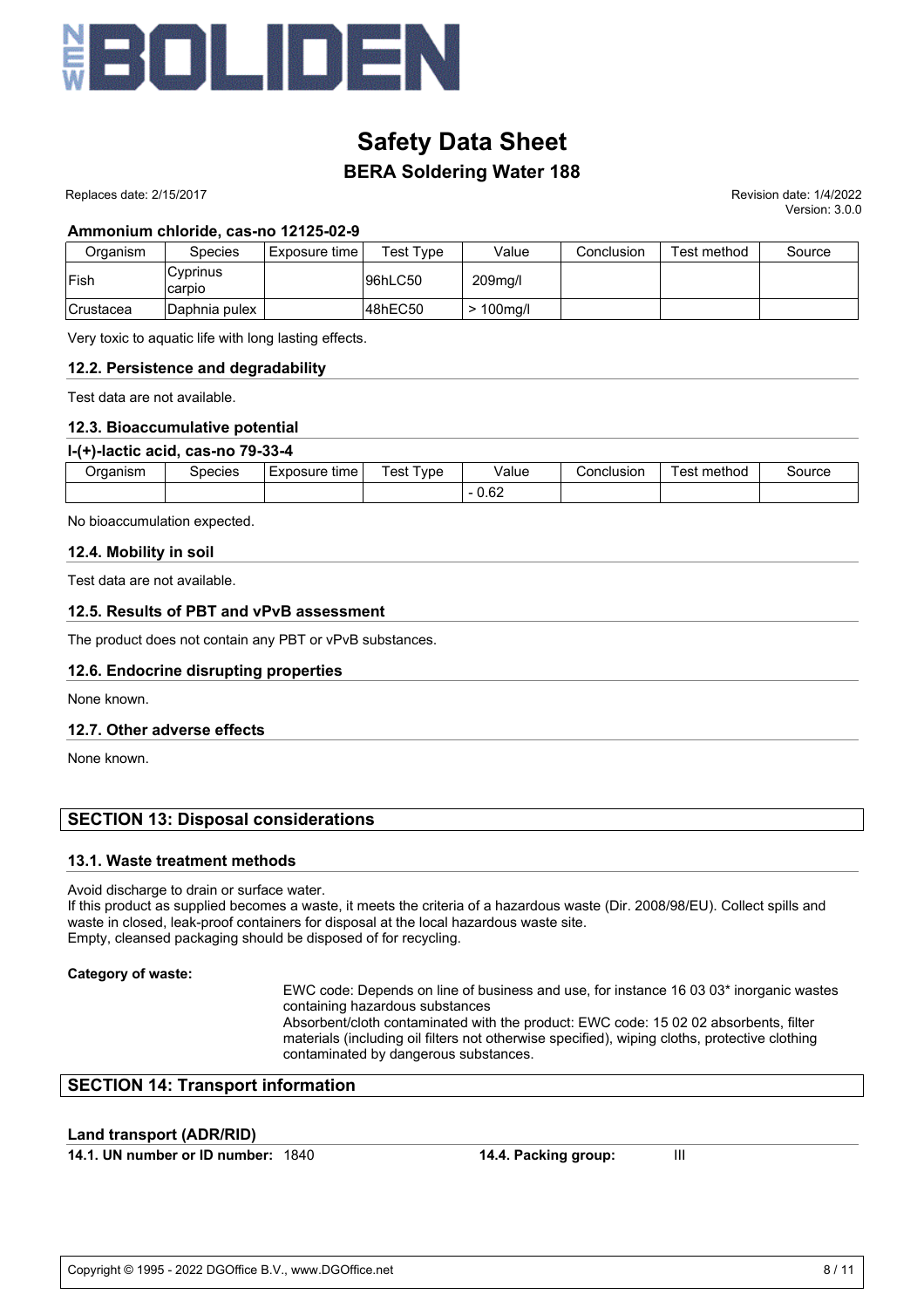

| Replaces date: 2/15/2017                                           |                                                                                    |                                                             | Revision date: 1/4/2022<br>Version: 3.0.0                                                                                                         |
|--------------------------------------------------------------------|------------------------------------------------------------------------------------|-------------------------------------------------------------|---------------------------------------------------------------------------------------------------------------------------------------------------|
| 14.2. UN proper shipping<br>name:                                  | ZINC CHLORIDE<br><b>SOLUTION</b><br>(Zinc chloride)<br>(hydrogen chloride)         | 14.5. Environmental<br>hazards:                             | The product must be<br>labelled as an<br>environmental hazard<br>(symbol: fish and tree) in<br>packaging sizes of more<br>than 5 kg/l.            |
| 14.3. Transport hazard<br>class(es):                               | 8                                                                                  |                                                             |                                                                                                                                                   |
| Hazard label(s):                                                   | 8                                                                                  |                                                             |                                                                                                                                                   |
| Hazard identification number:                                      | 80                                                                                 | Tunnel restriction code:                                    | Е                                                                                                                                                 |
| Inland water ways transport (ADN)                                  |                                                                                    |                                                             |                                                                                                                                                   |
| 14.1. UN number or ID number:<br>14.2. UN proper shipping<br>name: | 1840<br>ZINC CHLORIDE<br><b>SOLUTION</b><br>(Zinc chloride)<br>(hydrogen chloride) | 14.4. Packing group:<br>14.5. Environmental<br>hazards:     | III<br>The product must be<br>labelled as an<br>environmental hazard<br>(symbol: fish and tree) in<br>packaging sizes of more<br>than 5 kg/l.     |
| 14.3. Transport hazard<br>class(es):                               | 8                                                                                  |                                                             |                                                                                                                                                   |
| Hazard label(s):                                                   | 8                                                                                  |                                                             |                                                                                                                                                   |
| Transport in tank vessels:                                         | Not applicable.                                                                    |                                                             |                                                                                                                                                   |
| Sea transport (IMDG)                                               |                                                                                    |                                                             |                                                                                                                                                   |
| 14.1. UN number or ID number:                                      | 1840                                                                               | 14.4. Packing group:                                        | Ш                                                                                                                                                 |
| 14.2. UN proper shipping<br>name:                                  | ZINC CHLORIDE<br><b>SOLUTION</b><br>(Zinc chloride)<br>(hydrogen chloride)         | 14.5. Environmental<br>hazards:                             | The product must be<br>labelled as a Marine<br>Pollutant (MP) in packaging<br>sizes of more than 5 kg/l.                                          |
| 14.3. Transport hazard<br>class(es):                               | 8                                                                                  | <b>Environmental Hazardous</b><br><b>Substance Name(s):</b> |                                                                                                                                                   |
| Hazard label(s):                                                   | 8                                                                                  |                                                             |                                                                                                                                                   |
| EmS:                                                               | $F-A, S-B$                                                                         | <b>IMDG Code segregation</b><br>group:                      | Segr. grp. 1 - Acids (SGG1<br>or SGG1a), Segr. grp. 7 -<br>Heavy metal and their salts<br>(including their<br>organometallic compounds)<br>(SGG7) |
| Air transport (ICAO-TI / IATA-DGR)                                 |                                                                                    |                                                             |                                                                                                                                                   |
| 14.1. UN number or ID number: 1840                                 |                                                                                    | 14.4. Packing group:                                        | Ш                                                                                                                                                 |
| 14.2. UN proper shipping<br>name:                                  | <b>ZINC CHLORIDE</b><br><b>SOLUTION</b><br>(Zinc chloride)<br>(hydrogen chloride)  | 14.5. Environmental<br>hazards:                             | The product should not be<br>labelled as an<br>environmental hazard<br>(symbol: fish and tree).                                                   |
| 14.3. Transport hazard<br>class(es):                               | 8                                                                                  |                                                             |                                                                                                                                                   |
| Hazard label(s):                                                   | 8                                                                                  |                                                             |                                                                                                                                                   |
| 14.6. Special precautions for user                                 |                                                                                    |                                                             |                                                                                                                                                   |
| None.                                                              |                                                                                    |                                                             |                                                                                                                                                   |
| 14.7. Maritime transport in bulk according to IMO instruments      |                                                                                    |                                                             |                                                                                                                                                   |
| Not applicable.                                                    |                                                                                    |                                                             |                                                                                                                                                   |

## **SECTION 15: Regulatory information**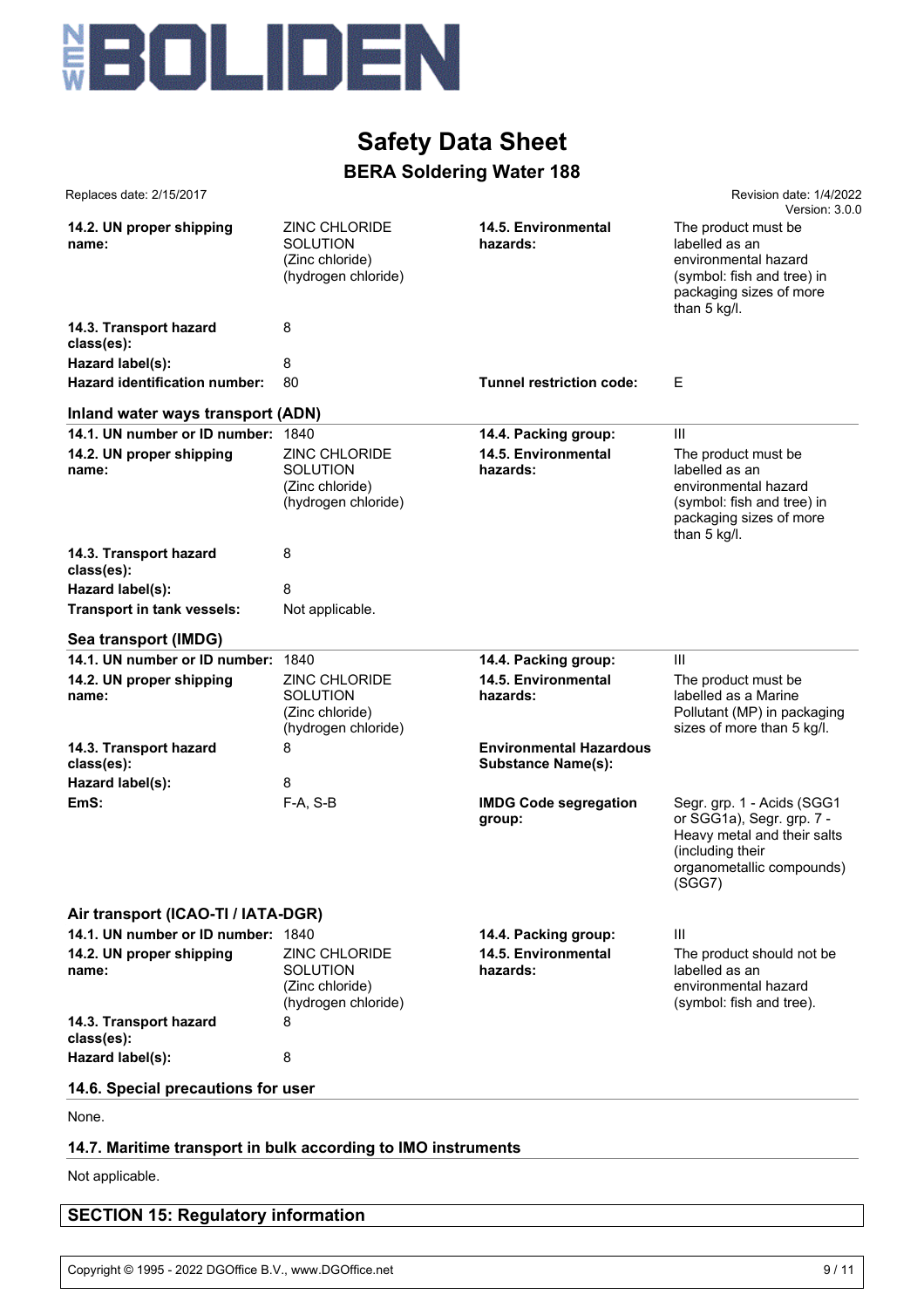

## **BERA Soldering Water 188**

Replaces date: 2/15/2017 Revision date: 1/4/2022 Version: 3.0.0

#### **15.1. Safety, health and environmental regulations/legislation specific for the substance or mixture**

**Special Provisions:** Special care should be applied for employees under the age of 18. Young people under the age of 18 may not carry out any work causing harmful exposure to this product.

> Covered by: Council Directive (EC) on the protection of young people at work. Directive 2012/18/EU (Seveso), E1 Hazardous to the Aquatic Environment in Category Acute 1 or Chronic 1: Column 2: 100 t, Column 3: 200 t.

#### **15.2. Chemical Safety Assessment**

| REACH Reg. No.        | Substance name        |
|-----------------------|-----------------------|
| 01-2119472431-44-xxxx | Zinc chloride         |
| 01-2119474164-39-xxxx | $ I-(+)$ -lactic acid |
| 01-2119484862-27-xxxx | hydrogen chloride     |
| 01-2119487950-27-xxxx | Ammonium chloride     |
|                       |                       |

#### **SECTION 16: Other information**

# **Version history and indication of changes**

| Version                                | <b>Revision date</b>                                                                                                                                                                                                                                                                                                                                                                             | Responsible              | Changes  |
|----------------------------------------|--------------------------------------------------------------------------------------------------------------------------------------------------------------------------------------------------------------------------------------------------------------------------------------------------------------------------------------------------------------------------------------------------|--------------------------|----------|
| 3.0.0                                  | 1/4/2022                                                                                                                                                                                                                                                                                                                                                                                         | Bureau Veritas HSE / MPE | $1 - 16$ |
| <b>Abbreviations:</b>                  | PBT: Persistent, Bioaccumulative and Toxic<br>vPvB: Very Persistent and Very Bioaccumulative<br>STOT: Specific Target Organ Toxicity<br><b>PNEC: Predicted No Effect Concentration</b><br><b>DNEL: Derived No Effect Level</b>                                                                                                                                                                   |                          |          |
| <b>Other Information:</b>              | This safety data sheet has been prepared for and applies to this product only. It is based on<br>our current knowledge and the information that the supplier was able to provide about the<br>product at the time of preparation. The safety data sheet complies with applicable law on<br>preparation of safety data sheets in accordance with 1907/2006/EC (REACH) as<br>subsequently changed. |                          |          |
| Training advice:                       | A thorough knowledge of this safety data sheet should be a prerequisite condition.                                                                                                                                                                                                                                                                                                               |                          |          |
| <b>Classification method:</b>          | Calculation based on the hazards of the known components.                                                                                                                                                                                                                                                                                                                                        |                          |          |
| <b>List of relevant H-statements</b>   |                                                                                                                                                                                                                                                                                                                                                                                                  |                          |          |
| H302                                   | Harmful if swallowed.                                                                                                                                                                                                                                                                                                                                                                            |                          |          |
| H314                                   | Causes severe skin burns and eye damage.                                                                                                                                                                                                                                                                                                                                                         |                          |          |
| H315                                   | Causes skin irritation.                                                                                                                                                                                                                                                                                                                                                                          |                          |          |
| H318                                   | Causes serious eye damage.                                                                                                                                                                                                                                                                                                                                                                       |                          |          |
| H319                                   | Causes serious eye irritation.                                                                                                                                                                                                                                                                                                                                                                   |                          |          |
| H331                                   | Toxic if inhaled.                                                                                                                                                                                                                                                                                                                                                                                |                          |          |
| H400                                   | Very toxic to aquatic life.                                                                                                                                                                                                                                                                                                                                                                      |                          |          |
| H410                                   | Very toxic to aquatic life with long lasting effects.                                                                                                                                                                                                                                                                                                                                            |                          |          |
| <b>List of relevant EUH-statements</b> |                                                                                                                                                                                                                                                                                                                                                                                                  |                          |          |
| <b>EUH071</b>                          | Corrosive to the respiratory tract.                                                                                                                                                                                                                                                                                                                                                              |                          |          |
| SDS is prepared by                     |                                                                                                                                                                                                                                                                                                                                                                                                  |                          |          |
| Company:                               | Bureau Veritas HSE Denmark A/S                                                                                                                                                                                                                                                                                                                                                                   |                          |          |
|                                        |                                                                                                                                                                                                                                                                                                                                                                                                  |                          |          |